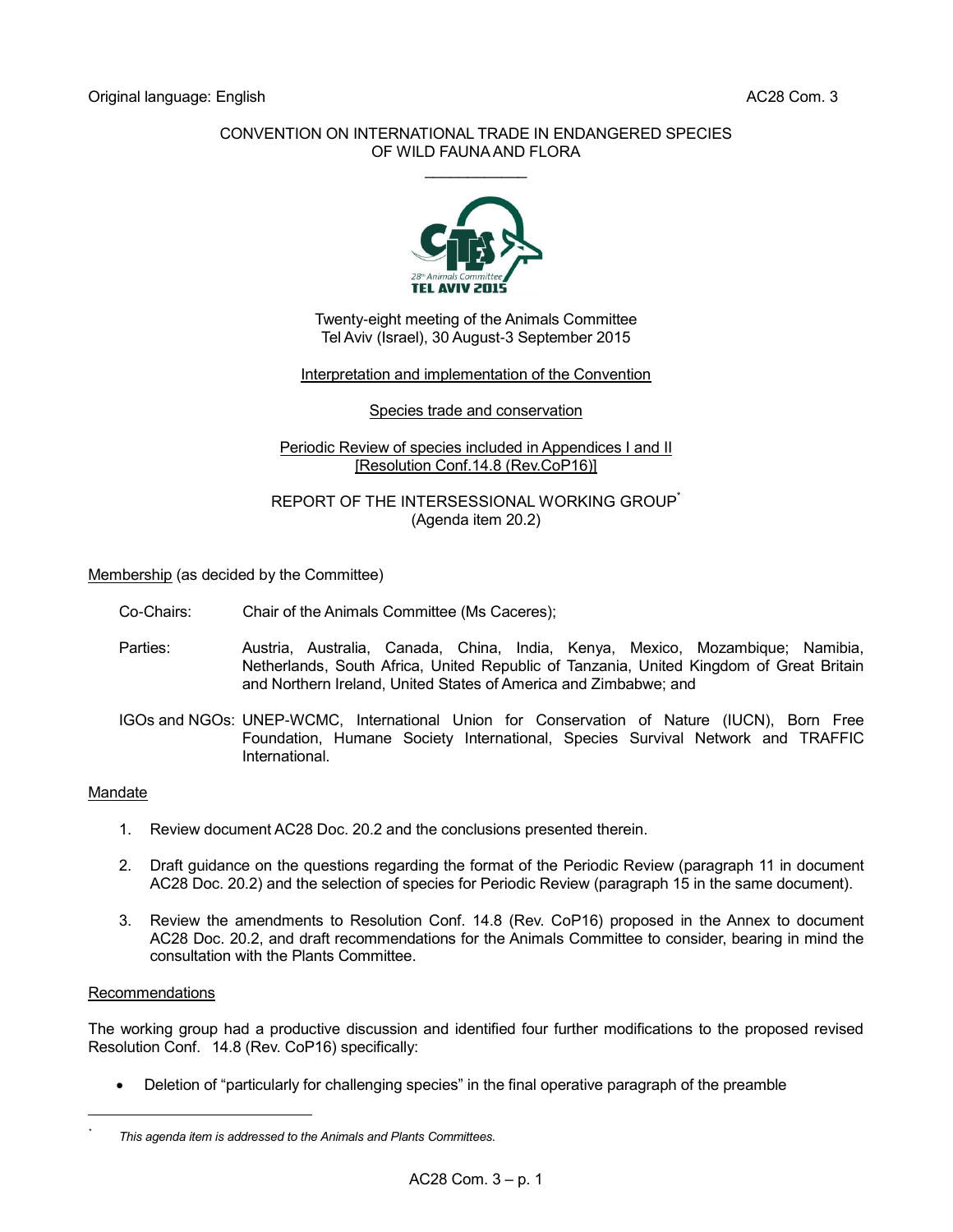- Replacing "request that UNEP World Conservation Monitoring Centre" with "undertake or appoint consultants to" in operative paragraph b) i)
- Replacing "the need to" with whether they support a in operative paragraph d)
- Addition of "ideally" in operative paragraph e); and
- Introduction of new operative paragraph h) and the new language in paragraph h) ii)

The working group recommends the Animals Committee adopt the following recommendations:

- 1. The Animals Committee noted that the current Periodic Review process does not currently allow for Animals or Plants Committee consideration of reviews undertaken voluntarily and independently by a Party. The Animals Committee recommends the Plants Committee give further thought to whether voluntary reviews should be considered within the Periodic Review process.
- 2. The Animals Committee agrees to the following modifications to Resolution Conf. 14.8 (*Periodic review of species included in Appendices I and II),* recommends its transmission to the Plants Committee and submission to the 17<sup>th</sup> Conference of Parties for adoption.

## **Proposed revisions to Resolution Conf. 14.8 (Rev. Cop16)**

*Proposed new language is in underline font, moved language is in double underline font, and deleted language is in strikeout font.* 

RECOGNIZING the fundamental principles of Article II of the Convention and that there is a need to conduct periodic reviews of species listed in Appendices I and II to ensure that species are appropriately listed, based on current biological and trade information;

REAFFIRMING that Resolution Conf. 11.1 (Rev. CoP16) on *Establishment of Committees*, in Annex 2, paragraph h) under 'RESOLVES', directs the Animals and Plants Committees to undertake a periodic review of animal or plant species included in the CITES Appendices;

ACKNOWLEDGING that, in undertaking a periodic review, the Scientific Committees are mandated to provide advice and recommendations to the Conference of the Parties and it is the responsibility of the Conference of the Parties to take decisions as they deem appropriate.

ACKNOWLEDGING that Resolution Conf. 9.24 (Rev. CoP16) on *Criteria for amendment of Appendices I and II*, establishes criteria to ensure that decisions to amend the Convention's Appendices are founded on sound and relevant scientific information and that, to monitor the effectiveness of protection offered by the Convention, the status of species included in Appendices I and II should be regularly reviewed;

ACKNOWLEDGING that a successful completed periodic review of a species consists of an objective evaluation by the Animals and Plants Committees of a species listed on Appendix I or II and may result in a recommendation to amend Appendix I or II, or equally may result in advice a recommendation that the Appendix under which the species is currently listed properly reflects its conservation needs and the species should be retained as listed;

RECOGNIZING that the periodic review process provides advice to Parties on the scientific basis underlying the Convention, can guide Parties in the implementation of the Convention and can provide valuable information to support range States' conservation and management actions for the species evaluated.

FURTHER recognizing that the periodic review process also facilitates open and constructive dialogue amongst range States and importing countries, and at meetings of the Animals and Plants Committees, particularly for challenging species.

## **THE CONFERENCE OF THE PARTIES TO THE CONVENTION**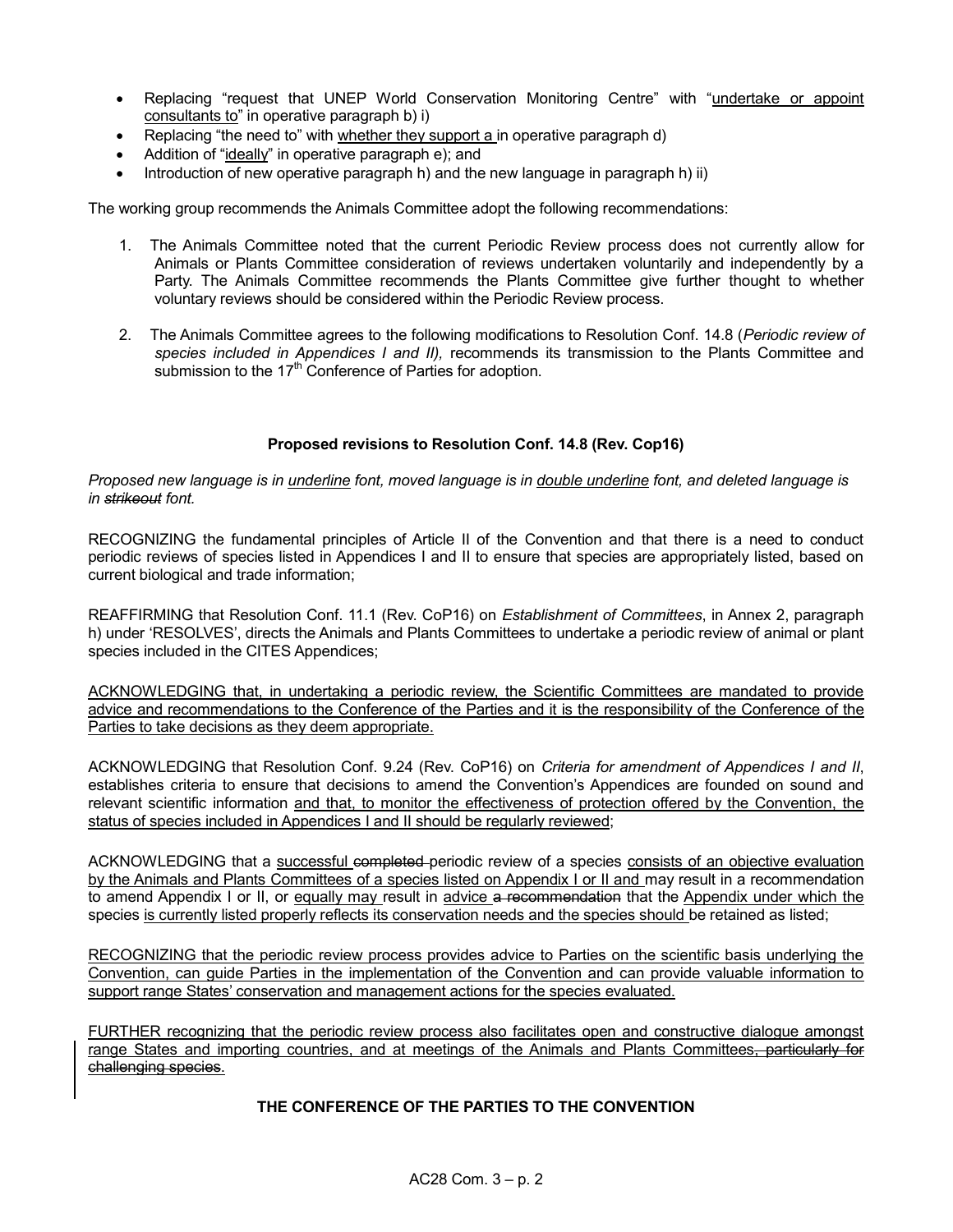AGREES that the Animals and Plants Committees shall conduct a periodic review of species listed in Appendix I and II, seeking information, participation and support from the range States. The regional representatives of the Animals and Plants Committees shall seek assistance from range States within their region to support the taxon reviews;

FURTHER AGREES to the following: that the review will be conducted in accordance to the following process:

## a)The Animals and Plants Committees should share their experience, especially during joint meetings, regarding the undertaking of periodic reviews of taxa included in the Appendices (including financing of reviews, processes, format and outputs);

a) Normally, after every second meeting of the Conference of the Parties, the Animals and Plants Committees shall establish a schedule for the Periodic Review of the Appendices and identify a list of taxa they propose to review during the next two intersessional periods–between meetings of the Conference of the Parties (CoP). The list should be established at the first meetings of the Committees after the meeting of the CoP that initiates the review period;

c)The Animals and Plants Committees are strongly encouraged to follow the following guidelines:

i)b) It is strongly encouraged that the Animals and Plants Committees, in consultation with the UNEP World Conservation Monitoring Centre, shall select a practical subset of CITES flora or fauna taxonomic entity or entities for analysis using the process outlined in the Annex to the present Resolution;

i) the Secretariat shall, subject to availability of funding, undertake or appoint consultants to request that UNEP-World Conservation Monitoring Centre undertake the assessment outlined in the Annex and prepare the resulting outputs for consideration by the Scientific Committees at their first meeting after the meeting of the Conference of the Parties that initiates the review period (Note: if no funding is available, the Secretariat shall inform the Parties and the Scientific Committee Chairs);

ii) the following taxa should not be considered for review;

A. species that were the subject of listing proposals at the previous three meetings of the CoP (whether or not the proposals were adopted);

B. species subject to ongoing reviews, under the Review of Significant Trade [Resolution Conf. 12.8 (Rev. CoP13)], or periodic reviews conducted within the last 10 years; or

C. species subject to other reviews targeted by valid Decisions and Resolutions of the CoP; and

D. species for which it is clear that there has been no change in the status, range or trade and for which there is no possibility to need to amend the Appendices;

iii) the selected taxonomic entity or entities shall be assessed using the process outlined in the Annex to the present Resolution; and

 $iv$ iii) outputs resulting from the assessment conducted in accordance with the Annex shall contain the following information in summary tables that include:

A. a summary of trade data since the initial inclusion of that taxon in the Appendices;

B. current conservation status, including the IUCN category of the species, if assessed;

C. current listing in the CITES Appendices, criteria under which it was listed (if known), date of first listing; and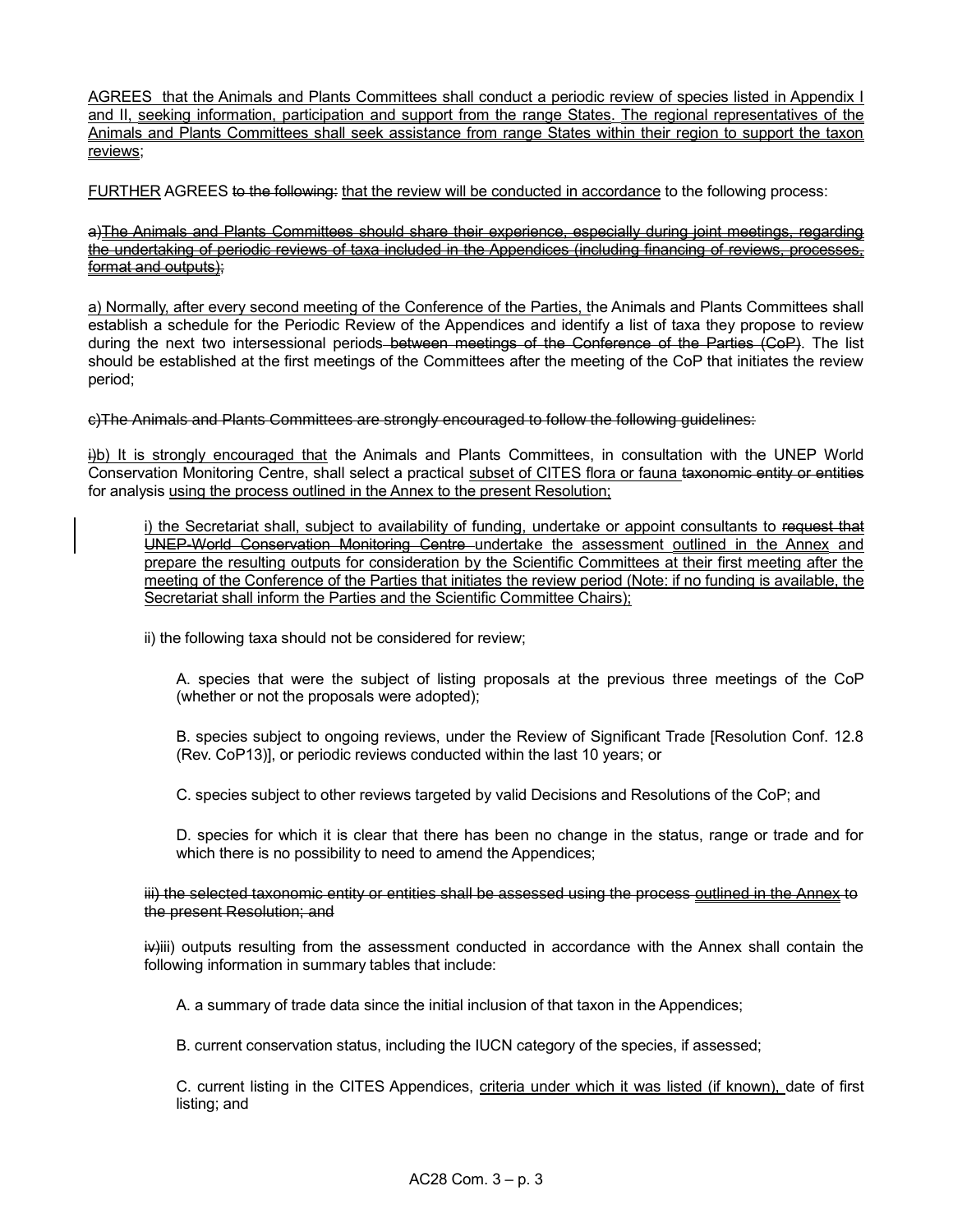D. the distribution of the species (range States);

d)c) From the resulting summary tables, At the first meetings of the Committees after the meeting of the CoP that initiates the review period and based on the outputs prepared in paragraph b) above, the Animals and Plants Committees will identify the list of taxa to be reviewed considered for periodic review;

e)d) The Secretariat shall send a copy of the proposed list of taxa to be reviewed to all Parties, and request Range States of the taxa to comment within 60 days on whether they support a the need to-review the taxa and express their interest in undertaking the reviews. The responses shall be relayed by the Secretariat to the Animals or Plants Committee. If no volunteer offers to undertake a review within two intersessional periods between CoPs, those taxa shall be deleted from the list of species to be reviewed;

f) The Animals and Plants Committees shall conduct or organize the reviews responsibly, seeking information, participation and support from the range States. The regional representatives of the Animals and Plants Committees shall seek assistance from range States within their region to support the taxon reviews;

g) The Animals and Plants Committees and Parties are encouraged to undertake the following in order to facilitate periodic reviews:

i) collaborate with university graduate students, including those from the CITES Master's Programme at the International University of Andalusia;

ii) collaborate with other non-Party reviewers including species experts such as IUCN-SSC Specialist Groups;

iii) utilize readily available information on species' conservation status from organizations (e.g. IUCN, BirdLife, etc.) and Parties:

iv) seek financial support for reviews, including from importing countries, as appropriate; and

v) increase communication between the Chairs of the Animals and Plants Committees and suggest coordination with Parties when animal and plant species' ranges overlap;

h) The Chair of the Animals and Plants Committees shall keep the Standing Committee informed about the conduct of periodic reviews, noting that Standing Committee approval is not required to initiate the process;

i)e) Each review (ideally in the format of a proposal used to amend the Appendices) is to be submitted as a working document to the Animals or Plants Committee for review, clearly specifying the recommendation with reference to the criteria in Resolution Conf. 9.24 (Rev. CoP16). The Secretariat shall notify the relevant range States of these working documents in advance of the meeting of the Committee;

f) Based on the information as per e) above, the Animals or Plants Committee is to make a recommendation on whether it would be appropriate to retain a taxon in the Appendix in which it is currently listed, transfer a taxon from one Appendix to another, or to delete a taxon from the Appendices; and

g) The Animals or Plants Committee shall draft its recommendation with reference to the criteria in Resolution Conf. 9.24 (Rev. CoP16). The Committee shall report its conclusions to the Conference of the Parties and to the Secretariat for provision to the range State(s) for the species reviewed.

h) In the event that the Committee recommends a change in the CITES listing status for the species reviewed:

i) the Secretariat shall invite the range State(s) of the species reviewed to submit a proposal to the next Conference of the Parties;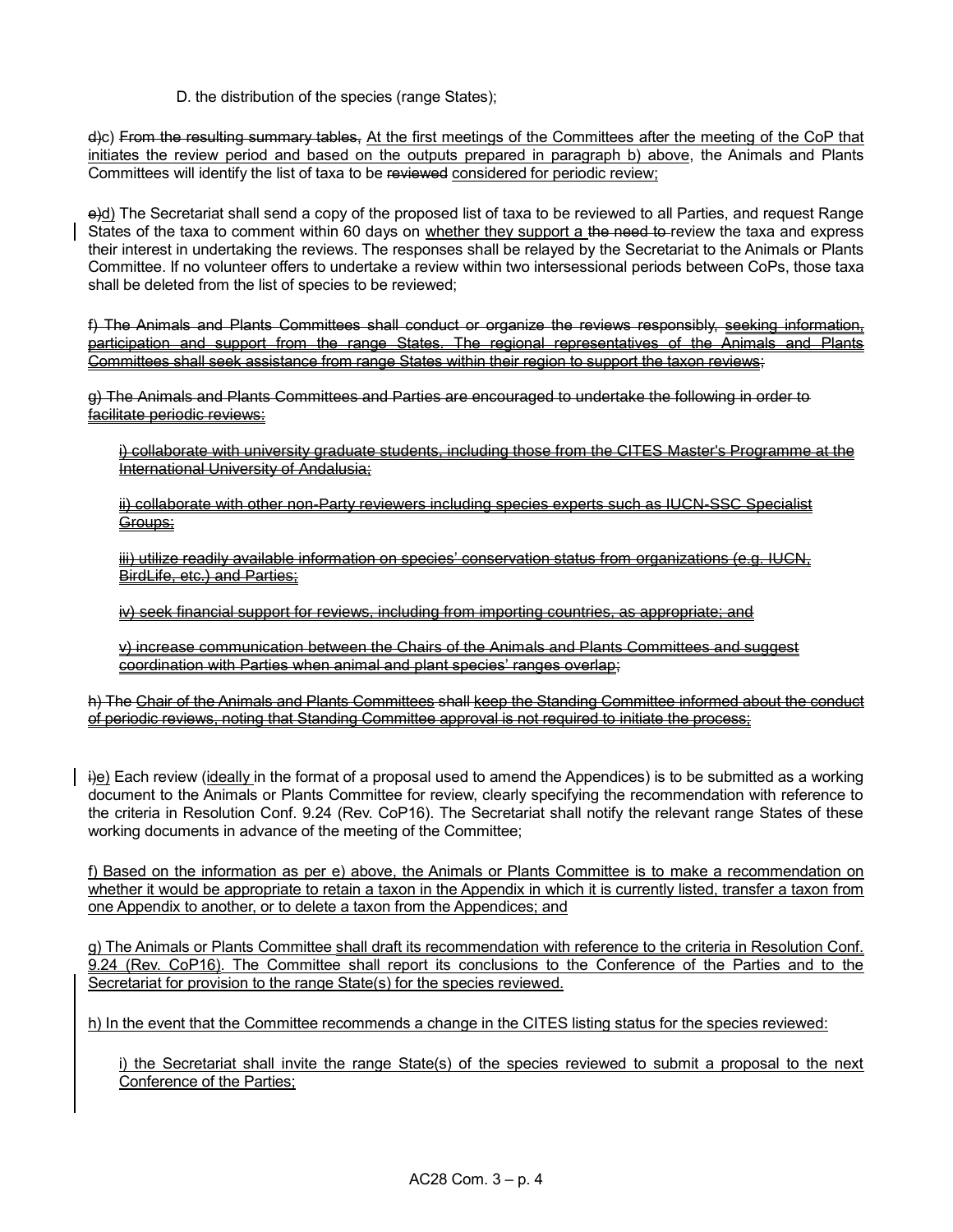ii) if no range State expresses a willingness to submit the proposal, the Secretariat may request the Depository Government to submit it as specified in Resolution Conf. 11.1 (Rev. CoP16) and to include the comments of the range States in the supporting statement, if so requested by the Animals or Plants Committee;

j)In cases where a review indicates, and the Animals or Plants Committee agrees, that it would be appropriate to transfer a taxon from one Appendix to another, or to delete a taxon from the Appendices:

i) the Animals or Plants Committee shall, in consultation with the range States, prepare or arrange the preparation of a proposal to amend the Appendices;

ii) the Secretariat, on behalf of the Animals or Plants Committee, shall provide copies of the proposal to the range States and request that one or more should submit the proposal for consideration at the following meeting of the CoP:

iii) if no range State is willing to submit the proposal, the Secretariat shall request the Depositary Government to submit it as specified in Resolution Conf. 11.1 (Rev. CoP16) and to include the comments of the range States in the supporting statement; and

iv) proposals resulting from the periodic review of the Appendices must be submitted for decision to the CoP; and

k) In cases where the Animals or Plants Committee decides that it would not be appropriate to transfer a taxon from one Appendix to another, or to delete a taxon from the Appendices, it shall draft its decision with reference to the criteria in Resolution Conf. 9.24 (Rev. CoP16);

RECOMMENDS the Animals and Plants Committees should share their experience, especially during joint meetings, regarding the undertaking of periodic reviews of taxa included in the Appendices (including financing of reviews, processes, format and outputs);

ENCOURAGES the Animals and Plants Committees and Parties to facilitate periodic reviews by:

a) collaborating with university graduate students, including those from the CITES Master's Programme at the International University of Andalusia;

b) collaborating with other non-Party reviewers including species experts such as IUCN-SSC Specialist Groups;

c) using readily available information on species' conservation status from organizations (e.g. IUCN, BirdLife, etc.) and Parties;

d) seeking financial support for reviews, including from importing countries, as appropriate; and

e) increasing communication between the Chairs of the Animals and Plants Committees and suggest coordination with Parties when animal and plant species' ranges overlap;

DIRECTS the Chair of the Animals and Plants Committees to keep the Standing Committee informed about the conduct of periodic reviews, noting that Standing Committee approval is not required to initiate the process;

DIRECTS the Secretariat to maintain a record of the species selected for periodic review, including: species previously and currently reviewed; dates of relevant Committee documents; recommendations from the reviews; and any reports and associated documents; and

INVITES Parties, intergovernmental organizations, non-governmental organizations, and other interested entities to support the work of the Animals and Plants Committees in the undertaking of the periodic review of the Appendices.